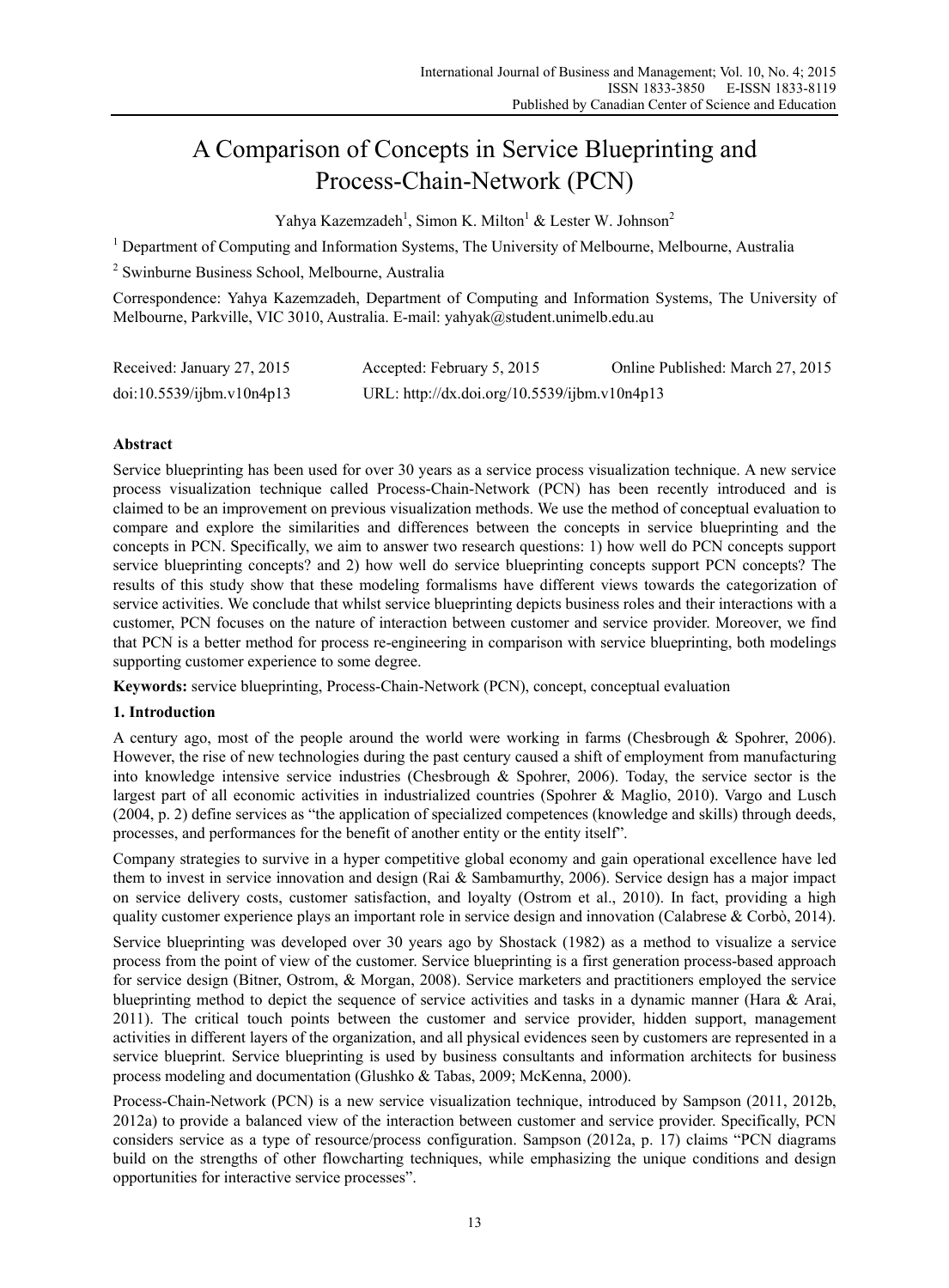The aim of this study is to compare and explore the similarities and differences in concepts of these two modeling methods. By doing so, we can understand how these models can be used in tandem. In addition, understanding similarities and differences between concepts of these models can facilitate the process of mapping from one model to another. Therefore, the main research question is as defined as below:

What are the similarities and differences between the concepts in service blueprinting with the concepts in PCN?

To find the answer to the above question, we must first answer two subordinate research questions:

- 1) How well do PCN concepts support service blueprinting concepts?
- 2) How well do service blueprinting concepts support PCN concepts?

Current research utilizes the method of conceptual evaluation (Milton & Kazmierczak, 2004) to answer each of these subordinate questions and finally the main question. The method of conceptual evaluation is used in this study as it was the only method we found in the service science literature for conducting a comparison of this nature. This method was employed for the first time in service science by Milton and Johnson (2012) to study how business process modeling notation (BPMN) conceptually supports service blueprinting. Later, we (in press-b) used this method to understand how PCN conceptually supports service blueprinting. However, this paper employs a new version of this method to conduct a more rigorous comparison between these two modelling formalisms. Specifically, we (in press, 2015) introduced the new version of the method of conceptual evaluation to reduce the subjectivity of it.

This paper continues with describing this research method, and then service blueprinting and PCN are described in detail. The next sections are dedicated to the conceptual evaluation of PCN against service blueprinting and the conceptual evaluation of service blueprinting against PCN. Following that, findings from these evaluations and conclusions are presented. The paper concludes with research limitation and future work.

#### **2. Research Method**

Firstly, let us define A and B as two different process modeling formalisms being studied. In comparing these two process modeling formalisms, the steps are described as follows:

Step 1. Determine the concepts of A. The concepts of A are  $\langle a1 \rangle, \langle a2 \rangle, \dots, \langle an \rangle$ .

Step 2. Determine the concepts of B. The concepts of B are  $\langle b1 \rangle, \langle b2 \rangle, \dots, \langle bm \rangle$ .

Step 3. Perform a conceptual evaluation of B against A. Therefore, concepts from A will be taken in comparison to concepts from B, utilizing semiotic theories in order to do this. Milton and Kazmierczak (2004, p.30) believe that there are two reasons for using semiotic theories to provide comparisons between concepts:

"Firstly, terms and concepts are clearly semiotically related. Secondly, comparison of concepts is semantic with semiotic theory providing an ideal basis for explaining semantic differences in terms."

Specifically, concepts "span parts of a semantic field (Eco, 1976), or conceptual plane (Cruse, 2000, Culler, 1976). Alternatively, each term possesses an essential depth (Liska, 1996) which similarly evokes the conceptual span of a term" (Milton & Kazmierczak, 2004, p. 30). As a matter of fact, when comparing two concepts that come from two different process modeling formalisms, we actually are comparing the similarities and differences of the "semantic field" associated with each concept.

We define three categories of the results when we compare  $\langle ai \rangle$  (i = 1 ... n) with concepts from B: full respective coverage of the semantic field, partial respective coverage of the semantic field and no coverage of the semantic field. When the semantic field covered by concept  $\langle ai \rangle$  fully overlaps with the semantic field of one or a combination of more than one concepts from B, we call this full coverage. Similarly, partial overlap between the semantic field covered by concept  $\langle ai \rangle$  can be from one or a combination of more than one concepts from B. No overlap is where there is no coverage by B at all for the concept  $\langle ai \rangle$ . Firstly, it is necessary to examine whether or not there is total overlap between the semantic field of  $\langle a \rangle$  and the concepts from B. If no such total overlap is found, we look for partial overlap.

Importantly, a simple concept or a minimal combination of concepts from B covering the maximum semantic field is chosen. This simple or minimal combination of concepts is called a 'supportive concept'. For example, together, as a supportive concept, the concept(s)  $\langle bi \rangle$ , ...,  $\langle bij \rangle$  (0  $\langle i \le j' \le m$ ) from B, may provide partial or full coverage of the semantic field for the concept  $\langle ai \rangle$ . For ease of expression, the supportive concept is shown as  $\langle bi' + ... + bj' \rangle$  (during discussion we used the word 'plus' instead of '+').

Generalizing, it is possible to have instances in which the same semantic field,  $\langle ai \rangle$ , is partly or fully covered by different distinct supportive concepts from B. The group of supportive concepts independently providing the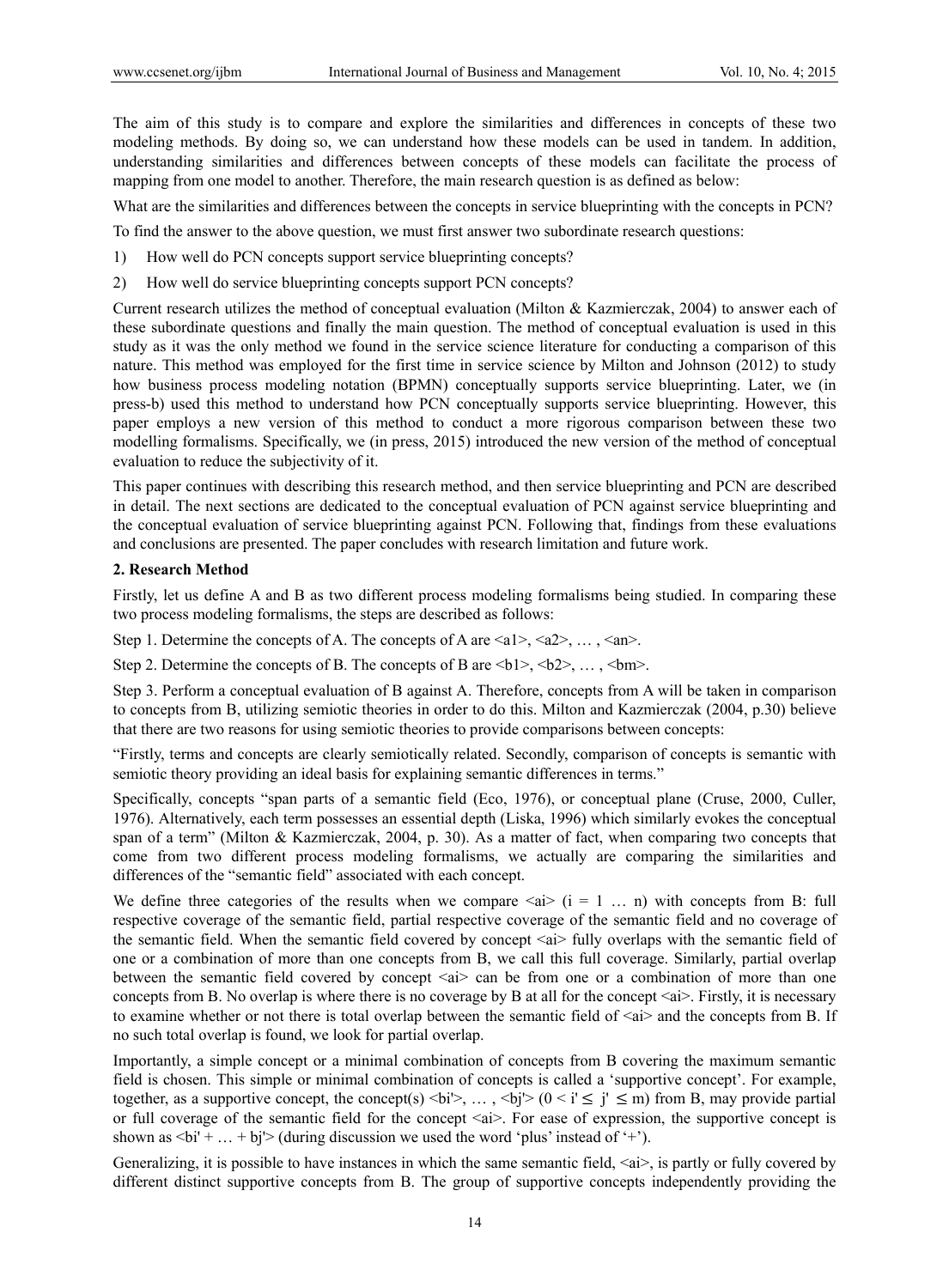same semantic coverage could be called  $Si(B) = \{ \langle bi' + ... + bj' \rangle, ..., \langle bi'' + ... + bj'' \rangle \}$   $(0 \le i' \le j' \le i'' \le j'')$  $\leq$  m). This specifically, means  $\langle ai \rangle$  is covered by  $\langle bi' + ... + bj' \rangle$ , but also independently  $\langle ai \rangle$  is covered by  $\langle bi'' + ... + bi'' \rangle$ . This general case has not been found in practice.

If there is no coverage from B of the semantic field for the concept  $\langle ai \rangle$ , then  $Si(B) = \{ \emptyset \}$ .



Figure 1. Degree of overlap in coverage of semantic field for  $\langle ai \rangle$  by  $\langle Si(B) \rangle$ 

Figure 1 provides us with a diagrammatical representation of the explained three categories of results for the coverage of <ai> by Si(B). In this figure, the three symbols  $(\checkmark)$ ,  $(\checkmark)$  and  $(\checkmark)$ , are used for full, partial, and no coverage respectively. These symbols are used in results tables later in the paper.

Step 4. Almost identical to step 3, however this time dedicated to a conceptual evaluation of A against B.

Step 5. Establish and merge the results from steps 3 and 4, explaining their inferences. Two major findings in this step can be:

Suppose  $\langle bi' + ... + bj' \rangle$  fully covers  $\langle ai \rangle$ , …,  $\langle aj \rangle$  and  $\langle ai + ... + aj \rangle$  fully covers  $\langle bi' \rangle$ , …,  $\langle bj' \rangle$ . Then:  $\langle bi' \rangle$  $+ ... + bj'$  covers the same semantic field as  $\langle ai + ... + ai \rangle$ .

Suppose  $\langle bi' + ... + bj' \rangle$  fully covers  $\langle ai \rangle$ ,  $\langle ai \rangle$  and  $\langle ai + ... + aj \rangle$  partially covers at least one concept from  $\langle bi' \rangle$ , ...,  $\langle bij' \rangle$ . Then:  $\langle bi' + ... + bj' \rangle$  has a broader semantic field than  $\langle ai + ... + aj \rangle$ .

#### **3. Service Blueprinting**

A service blueprint consists of two dimensions (Fließ & Kleinaltenkamp, 2004, p. 396): "the horizontal axis represents the chronology of actions conducted by the service customer and service provider. The vertical axis distinguishes between different areas of actions. These areas of actions are separated by different "lines:"". An action is the work that was done by an actor. The sequence of actions by an actor is called action flow. A communication flow presents the sequence of actions between two actors. The things which affect customer's service perception are called props and physical evidence (Bitner et al., 2008).

Figure 2 presents a service blueprint for a hotel stay. As the figure indicates, all *props* and *actions* are illustrated with boxes. There are five actors in a service blueprint: *customer, onstage employees, backstage employees (or systems), support,* and *management*. Four lines are separating these actors and their actions. These lines are (Bitner et al., 2008):

*Line of interaction:* separates customer actions from onstage and backstage actions;

*Line of visibility:* separates the actions of onstage employees from backstage actions;

*Line of internal interaction:* separates the actions of backstage employees (or systems) from support actions;

*Line of implementation:* separates support actions from managerial actions.

In addition to these lines, Fließ and Kleinaltenkamp (2004) added another line:

*Line of order penetration:* separates customer induced actions from customer independent actions.

Customer induced actions are affected by customer actions, goods, and information. Customer independent actions does not involve customer actions, or his/her properties (Fließ  $\&$  Kleinaltenkamp). The steps of building a blueprint are (Zeithaml, Bitner, & Gremler, 2006):

1) Defining the target service process;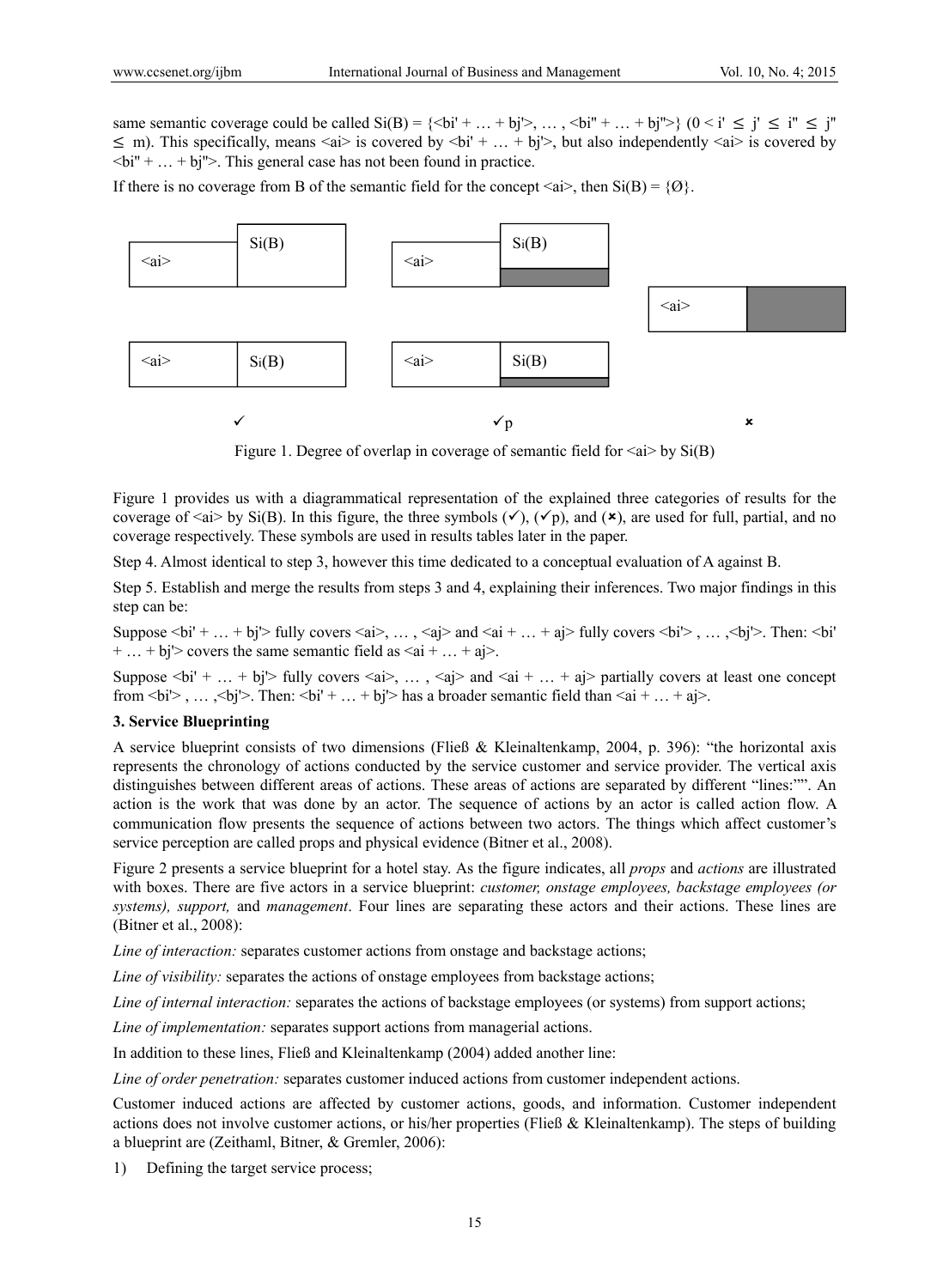$2)$ Defining the customer segment;

Designing the customer actions, frontline actions and communication between customer with frontline  $3)$ employees or systems;

Designing support and management actions and their communication with frontline actions;  $4)$ 

Adding physical evidence and props for each customer action.  $5)$ 

The core concepts of service blueprinting are shown below in Table 1, which were defined earlier, with their precise definitions to complete the first step of the conceptual evaluation. The following section is dedicated to an introduction of the process-chain-network (PCN) analysis method.



Figure 2. Service blueprint for a hotel stay

| Concept                                        | <b>Definition</b>                                                                                          |
|------------------------------------------------|------------------------------------------------------------------------------------------------------------|
| $\leq$ Action $>$                              | Actions that customer, onstage personnel, backstage personnel (or systems), support                        |
|                                                | and management perform in a service process (Milton $& Johnson, 2012$ ).                                   |
| <actor categories=""></actor>                  | Actor categories are <i>customer</i> , <i>onstage personnel</i> , <i>backstage personnel and systems</i> , |
|                                                | <i>support</i> and <i>management</i> (Bitner et al., 2008).                                                |
| $\leq$ Action Flow>                            | Action Flow presents the sequence of actions by an actor (Milton & Johnson, 2012).                         |
| $\leq$ Communication Flow>                     | Communication Flow presents the flow of communication between any actors in the                            |
|                                                | service (Milton $&$ Johnson, 2012).                                                                        |
| $\leq$ Line of Interaction $>$                 | Line of Interaction is an interface between customer and frontline employees                               |
|                                                | (systems) (Bitner et al., 2008).                                                                           |
| $\leq$ <i>Line of Visibility</i> $>$           | Line of Visibility is an interface between onstage and backstage employees (systems)                       |
|                                                | (Bitner et al., 2008).                                                                                     |
| <line interaction="" internal="" of=""></line> | Line of Internal Interaction is an interface between backstage employees (systems)                         |
|                                                | and support employees (systems) (Bitner et al., 2008).                                                     |
| <line of="" order="" penetration=""></line>    | Line of Order Penetration is an interface between customer induced actions and                             |
|                                                | customer independent actions (Fließ & Kleinaltenkamp, 2004).                                               |
| $\leq$ Line of Implementation $>$              | Line of Implementation is an interface between support employees (systems) and                             |
|                                                | managerial actions (Bitner et al., 2008).                                                                  |
| <props and="" evidence="" physical=""></props> | Props and Physical Evidence are all the tangibles that customers see during the service                    |
|                                                | process and influence the customer's perception of quality (Bitner et al., 2008).                          |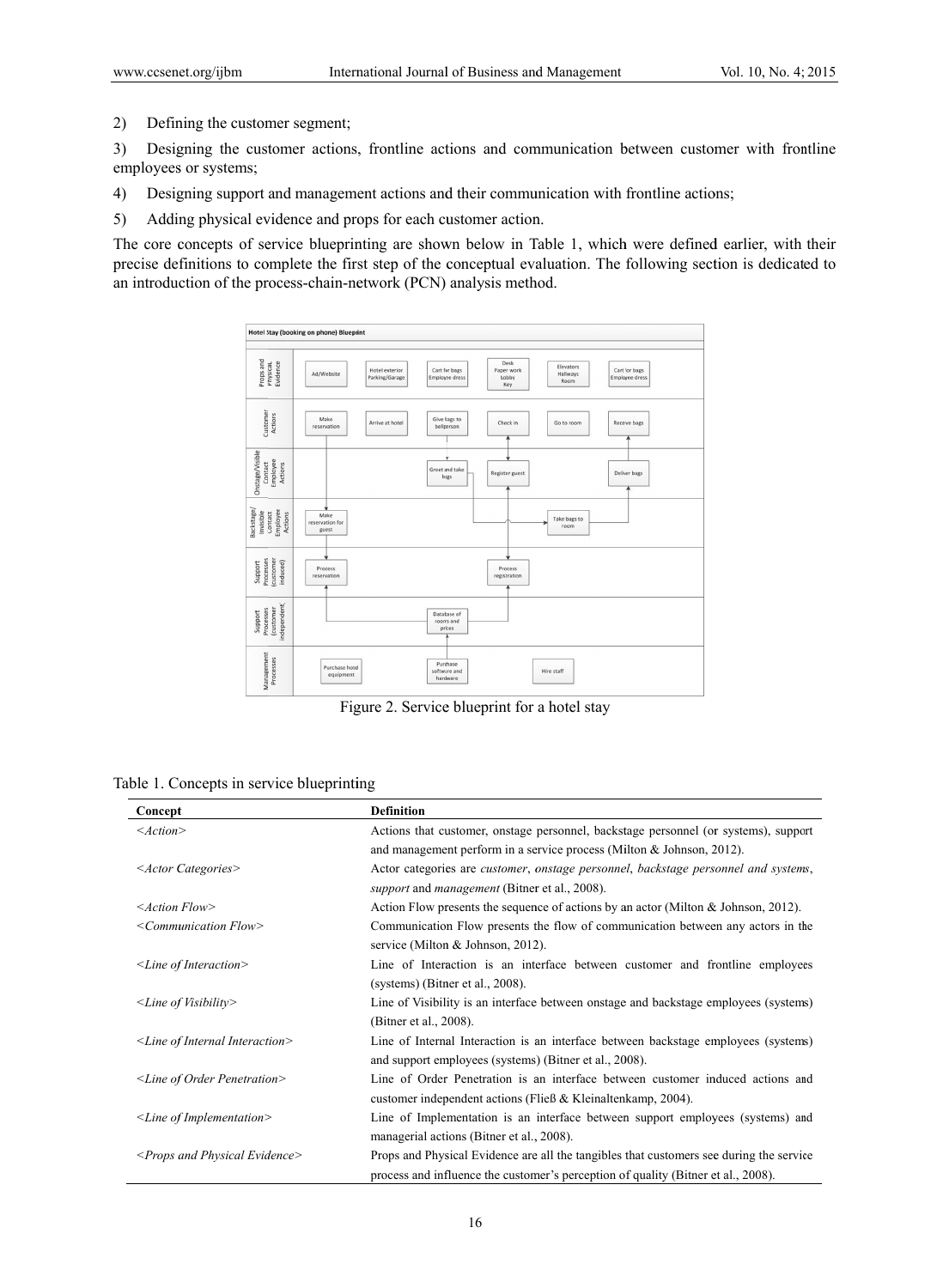# 4. Process-Chain-Network (PCN)

Figure 3 presents a possible PCN diagram of the hotel stay blueprint which was used in the previous section. A PCN diagram consists of *process entities*; the entities that are participating in the process of service delivery to satisfy their needs. In this example, the hotel and hotel guests are process entities. The diagram shows arrows that connect activities. These activities are called *process step*, and arrows illustrate the sequence of performing these process steps.



Figure 3. PCN for a hotel stay

Each process entity has different needs. Based on the type of need, Sampson (2012b) defines two groups of process entity: *specific beneficiary* and *generic beneficiary*. A specific beneficiary is an entity that participates in a service process to receive a specific benefit. In the above example, the customer is a specific beneficiary. A generic beneficiary is an entity that participates in a service process to receive a generic benefit (such as money). In the hotel stay example, the hotel is a generic beneficiary.

Every process entity has a *process domain*. A process domain includes all process steps over which that entity has control to some degree. A process domain can be divided to three regions: *direct interaction region*, surrogate interaction region, and Independent processing region. Direct interaction region includes the process steps that involve interaction of an entity's employees with another entity's employees. Surrogate interaction region includes the process steps that involve interaction of a process entity with non-human resources of another entity (e.g., technology or information). Independent processing region includes the process steps of an entity that do not involve interaction with another entity. These regions are in fact based on Wemmerlov's (1990) explanation of three types of contact between customer and provider in a service process. Service designers can use these regions to customize a service process based on a client's preferences, or to increase process efficiency and economies of scale.

The steps of creating a PCN diagram are as following (Sampson, 2012b, pp. 190-191):

- Defining the target service process;  $1)$
- $(2)$ Defining process entities involved in the service process;
- $3)$ Defining the first and the last process steps;

Defining intermediate process steps and their position in different regions of each process domain; 4) connecting them with arrows to present process steps' dependency.

Tagging the process steps that specific beneficiary receives nonmonetary benefits (tagged  $\circledcirc$ ) and incurs  $5)$ nonmonetary costs (tagged  $\otimes$ );

Tagging the steps that generic beneficiary receives monetary compensations (tagged +\$) and incurs 6) monetary costs (tagged -\$);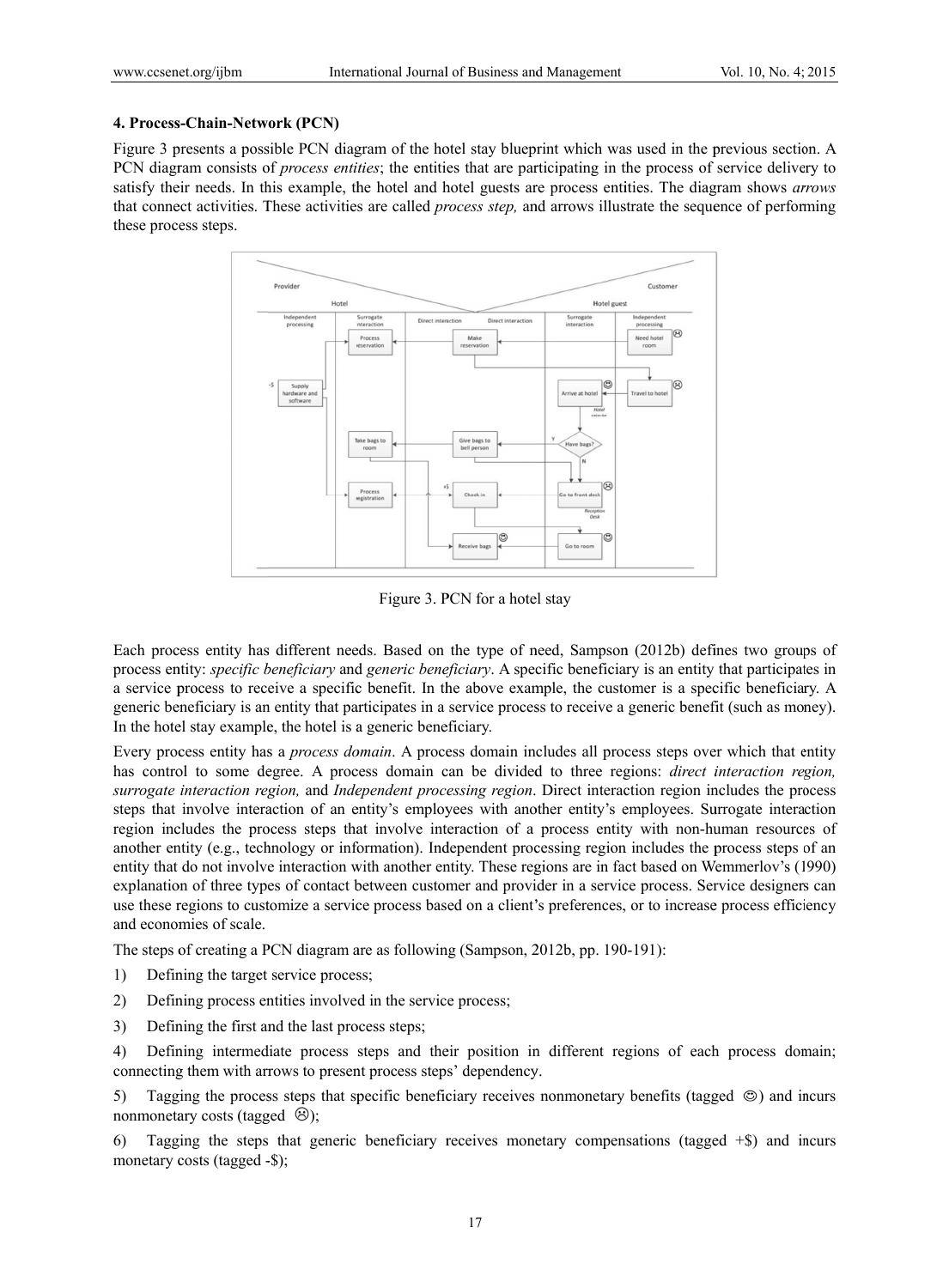7) Labelling a number of process steps with a term to illustrate environmental conditions that affect customer service delivery perception. In figure 3, 'hotel exterior' and 'reception desk' are environmental conditions labels for 'arrive at hotel' and 'go to front desk' process steps.

Table 2 represents the key concepts of PCN and their precise definitions to complete step two of the research method.

| Concept                                                | <b>Definition</b>                                                                         |
|--------------------------------------------------------|-------------------------------------------------------------------------------------------|
| <process step=""></process>                            | A Process Step represents a step of process chain.                                        |
| $\leq$ Arrow>                                          | An Arrow represents state dependency and connects process steps to each other.            |
| <process entity=""></process>                          | A Process Entity is an entity that participates in and makes decisions about steps of a   |
|                                                        | process chain.                                                                            |
| $\langle Value \rangle$                                | Value refers to the satisfaction of process entity needs.                                 |
| $<$ Specific Beneficiary>                              | A Specific Beneficiary is a process entity that participates in a process chain to have   |
|                                                        | needs met by the specific competencies in the process chain.                              |
| <generic beneficiary=""></generic>                     | A Generic Beneficiary is a process entity that participates in a process chain to acquire |
|                                                        | generic resources (money) to meet needs from other process chains.                        |
| $\leq$ Process Domain>                                 | A Process Domain is a portion of process chain that falls under a process entity's        |
|                                                        | control and responsibility.                                                               |
| <direct interaction="" region=""></direct>             | A Direct interaction Region is the areas of a process domain for process Steps            |
|                                                        | involving person to person interaction between process entities.                          |
| <surrogate interaction="" region=""></surrogate>       | A Surrogate Interaction Region is the areas of a process domain for process steps         |
|                                                        | involving interaction with non-human resources of another process entity (e.g.            |
|                                                        | technology or information).                                                               |
| <independent processing="" region=""></independent>    | An Independent Processing Region is the areas of a process domain for process steps       |
|                                                        | that are performed independent from other process entities in the process chain           |
|                                                        | networks.                                                                                 |
| <nonmonetary benefits="" tag=""></nonmonetary>         | A Nonmonetary Benefits Tag identifies the process steps where customer receives           |
|                                                        | benefit.                                                                                  |
| <nonmonetary costs="" tag=""></nonmonetary>            | A Nonmonetary Costs Tag identifies the process steps where customer incurs                |
|                                                        | nonmonetary costs.                                                                        |
| <monetary compensations="" tag=""></monetary>          | A Monetary Compensations Tag identifies the process steps where the provider              |
|                                                        | receives monetary compensations.                                                          |
| <monetary costs="" tag=""></monetary>                  | A Monetary Costs Tag identifies the process steps where the provider incurs costs.        |
| <environmental conditions="" label=""></environmental> | An Environmental Conditions Label used to label the process steps where there is a        |
|                                                        | physical evidence seen by customer.                                                       |

*Note.* Definitions from Sampson (2012a).

# **5. Conceptual Evaluation of PCN against Service Blueprinting**

|  | Table 3. Results of conceptual evaluation of PCN against service blueprinting |  |  |  |
|--|-------------------------------------------------------------------------------|--|--|--|
|  |                                                                               |  |  |  |

| Concepts of service blueprinting                | Degree of overlap | Supportive concepts of PCN                                 |
|-------------------------------------------------|-------------------|------------------------------------------------------------|
| $\leq$ Action $>$                               | ✓                 | $\langle Process Step \rangle$                             |
| <actor categories=""></actor>                   | $\mathbf{v}_p$    | <process domain="" entity="" plus="" process=""></process> |
| $\leq$ Action Flow>                             | ✓                 | $\langle Arrow \rangle$                                    |
| $\leq$ Communication Flow $>$                   | ✓                 | $\langle Arrow \rangle$                                    |
| $\leq$ Line of Interaction $>$                  | $\mathbf{v}_p$    | $\langle$ Process Entity plus Process Domain>              |
| $\leq$ <i>Line of Visibility</i> $>$            | ×                 |                                                            |
| $\leq$ Line of Internal Interaction $\geq$      | ×                 |                                                            |
| $\leq$ Line of Order Penetration $>$            | ✓                 | <independent processing="" region=""></independent>        |
| $\leq$ Line of Implementation $>$               | ×                 |                                                            |
| $\langle$ Props and Physical Evidence $\rangle$ |                   | $\leq$ Environmental Conditions Label $>$                  |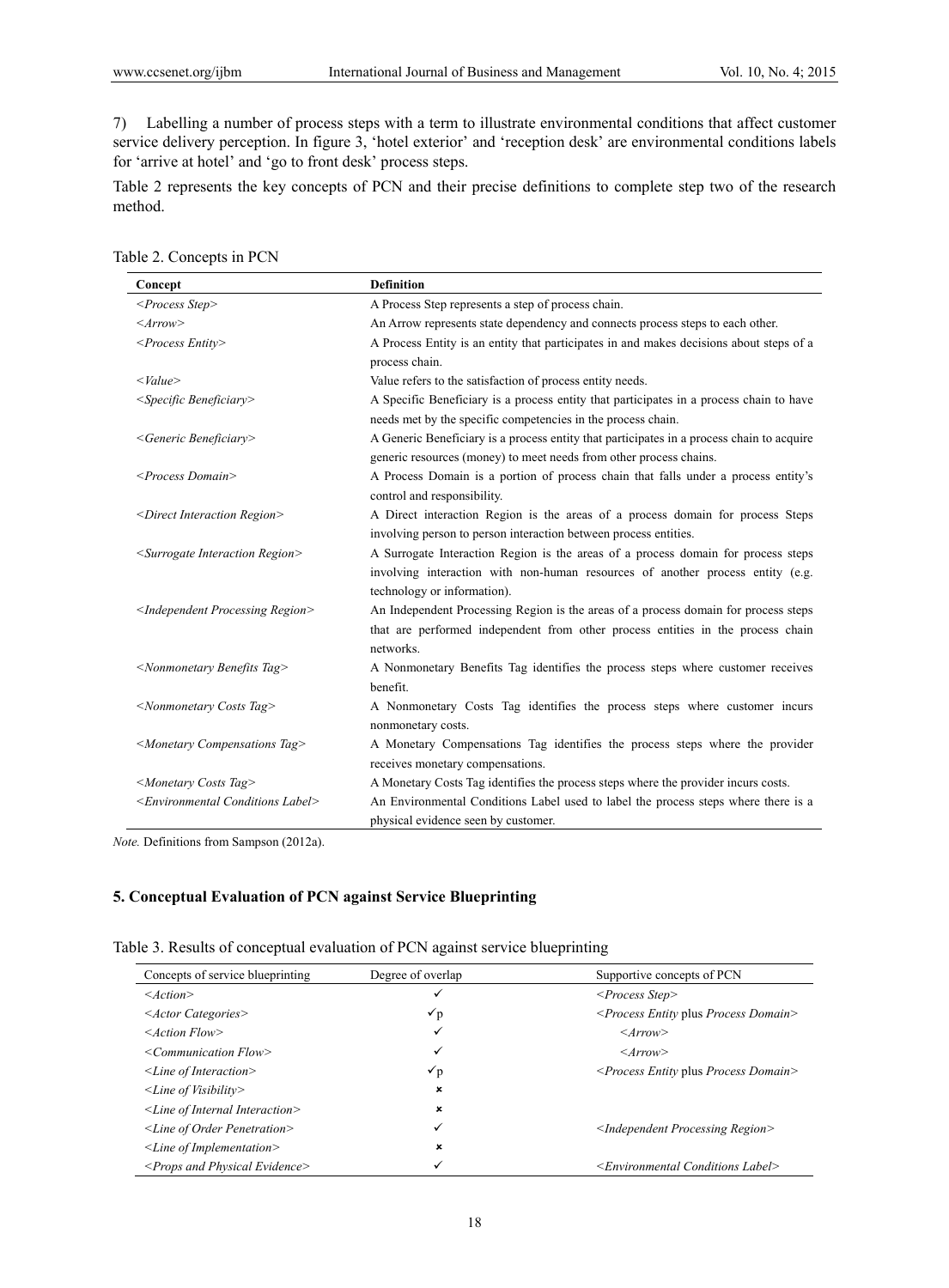Table 3 shows the results of the conceptual evaluation of PCN against service blueprinting. The table indicates that <Action>, <Action Flow>, <Communication Flow>, <Line of Order Penetration>, and <Props and Physical Evidence> are covered completely by PCN. <Actor Categories> and <Line of Interaction> are covered partially. However, PCN does not support <Line of Visibility>, <Line of Internal Interaction> and <Line of Implementation>. The following paragraphs utilizing semiotic theories discuss and justify these results in detail. We explain the nature of the gaps according to the represented order of concepts in Table 3.

An <Action> is defined in service blueprinting as the job performed by an actor. A <Process Step> also is the work done by involved entities in a service process. An  $\leq$ Action $\geq$  can be defined simply (e.g., assemble pizza) or can be described in detail (e.g., the sequential steps of assembling pizza). In a similar way, a  $\leq$ Process Step $\geq$  can be simple or complex. The concept of <Process Step> in PCN supports the concept of <Action> in service blueprinting.

Service blueprinting identifies five categories of actions: customer action, onstage action, backstage action, support action and management action. PCN diagrams identify the customer as a <Process Entity> and the customer <Process Domain> which consists of customer process steps. Thus PCN supports customer actor from service blueprinting. The four other actors are not defined in PCN diagrams (onstage employees, backstage employees, and support personnel). The main reason is because PCN categorizes process steps based on whether they involve another participant entity and they are interactive or not, rather than the performer of a process step. Consequently, the semantic field of both <Process Entity> and <Process Domain> are needed from PCN to partly cover <Actor Categories> from service blueprinting. We know from the research design section that we can make a supportive concept by using the word "plus" between the names of two concepts. In this case, we can say that the supportive concept of <Process Entity plus Process Domain> in PCN partially covers <Actor Categories> in service blueprinting.

An <Action Flow> indicates the order of actions by an actor in a service blueprint. A <Communication Flow> shows communication between actions of different actors. In comparison, Sampson (2012b) highlights that an <Arrow> in a PCN diagram shows the state of movement of goods and / or information like arrows in a supply chain diagram. He continues that an <Arrow> can illustrate a movement of goods and / or information like arrows in a supply chain diagram. We explained above that the concept of <Process Step> in PCN supports the concept of <Action> in service blueprinting. An <Arrow> in PCN does not differentiate whether connected actions are done by one actor or each of them are done by a different actor. Therefore, <Arrow> fully covers both <Action Flow> and <Communication Flow>.

One of the most critical parts of service blueprinting is the <Line of Interaction>. The <Line of Interaction> defines the interface between the customer and frontline employees. Since service blueprinting is based on the customer view, the interaction between customer and frontline employee plays an important role in this model. Bitner et.al. (2008, p. 72) states that "every time the line of interaction is crossed via a link from the customer to a contact employee (or company self-service technology), a moment of truth has occurred." Moments of truth affect customer perceptions of the delivered service. In other words, the frontline of a company has a major impact on customer satisfaction. In a PCN diagram, <Process Entity> and <Process Domain> together can be utilized to categorize customer process steps, but we cannot clarify which process steps are done by frontline employees. For instance, whilst in Figure 2 service blueprinting identifies both "Make reservation for guest" and "Take bags to room" as actions by frontline employees, in the PCN diagram (Figure 3) the first one is a part of <Direct Interaction Region> and the second one is a part of <Surrogate Interaction Region> (Note: "Make reservation" and "Make reservation for guest" actions of Figure 2 are combined in Figure 3 to make the "Make reservation" process step). Consequently, <line of Interaction> from service blueprinting is partially covered by <Process Entity plus Process Domain> from PCN.

The next presented lines in service blueprinting are the <Line of Visibility>, <Line of Internal Interaction>, <Line of Order Penetration> and <Line of Implementation>. PCN only fully covers <line of Order Penetration>. The <Line of Visibility> divides onstage actions from backstage actions. In PCN, the interface between onstage and backstage personnel is not defined. In other words, in a PCN diagram it is not possible to determine the visibility of contact employees' actions. Therefore, PCN does not cover <Line of Visibility> in service blueprinting.

The <Line of Internal Interaction> divides frontline actions from support ones. In PCN, there is no mechanism to show whether an action is performed by frontline employees or support personnel. The reason is because both frontline employees and support employees can perform a surrogate interaction and PCN does not clarify whether an action is done by support or frontline employees in the  $\leq$ Surrogate Interaction Region $\geq$ . Specifically,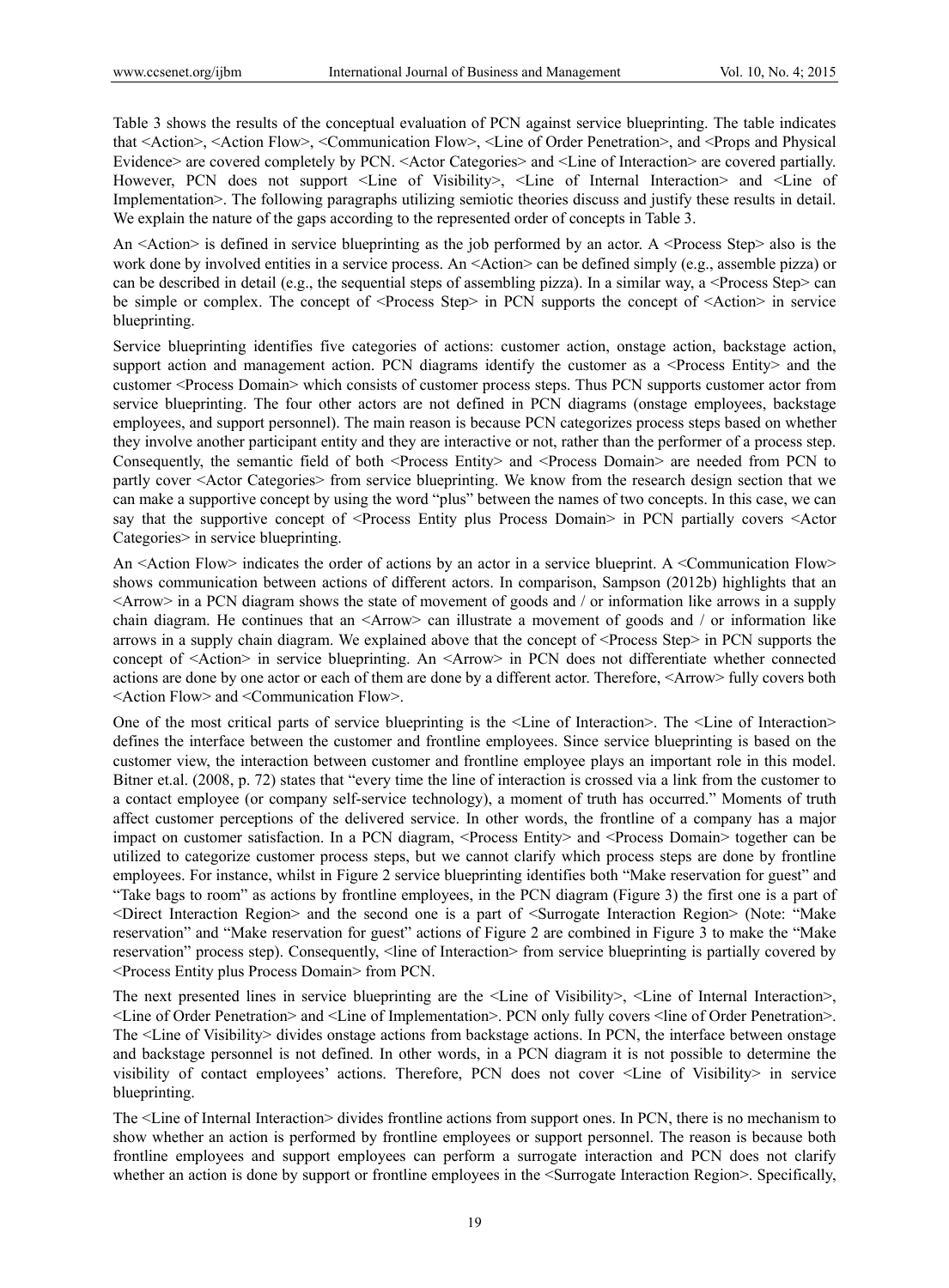an action which includes preparation works and activities in a service blueprint can be a part of <Surrogate Interaction Region> in PCN. As a result, <Line of Internal Interaction> in service blueprinting is not supported by any concept in PCN.

As we mentioned above, The <Line of Order Penetration> in service blueprinting is fully supported by PCN. This line divides provider actions to two different categories: Actions that involve interaction with a customer or customer's resources and actions that are done independently by the provider. PCN defines <Independent Processing Region> which can separate process steps that are done solely by the provider from other actions. Consequently, <Line of Order Penetration> in service blueprinting is fully covered by <Independent Processing Region> in PCN diagrams.

The last line in service blueprinting is the <Line of Implementation>. This line divides support actions from management ones. PCN does not define any concept to classify process steps based on whether they are executed by support personnel or management. Therefore, there are no concepts in PCN to support <Line of Implementation> in service blueprinting.

The <Props and Physical Evidence> is an important concept in service blueprinting diagrams. They are visible items to the customers and have a significant effect on customer perceptions about service quality. They help us to understand how physical evidence should be designed to increase service quality. PCN does provide support for <Props and Physical Evidence> by defining <Environmental Conditions Label> and it can be used to show important aspects of the service escape (Bitner, 1992; Sampson, 2012b).

# **6. Conceptual Evaluation of Service Blueprinting against PCN**

| Concepts of PCN                                        | Degree of overlap | of<br>Supportive<br>concepts<br>service                |  |  |
|--------------------------------------------------------|-------------------|--------------------------------------------------------|--|--|
|                                                        |                   | blueprinting                                           |  |  |
| $<$ Process Step>                                      | ✓                 | $\leq$ Action $>$                                      |  |  |
| $\leq$ Arrow $>$                                       |                   | $\leq$ <i>Action Flow</i> plus<br>Communication        |  |  |
|                                                        |                   | Flow                                                   |  |  |
| $<$ Process Entity>                                    | ✓                 | <actor categories=""></actor>                          |  |  |
| $\langle$ Value $\rangle$                              | ×                 |                                                        |  |  |
| $\leq$ Specific Beneficiary>                           | ×                 |                                                        |  |  |
| $\leq$ Generic Beneficiary $>$                         | ×                 |                                                        |  |  |
| $<$ Process Domain>                                    | ✓                 | <actor categories=""></actor>                          |  |  |
| <direct interaction="" region=""></direct>             | $\mathbf{v}_p$    | <actor categories=""></actor>                          |  |  |
| <surrogate interaction="" region=""></surrogate>       | $\mathbf{v}_p$    | < <i>Line of Internal Interaction</i> plus <i>Line</i> |  |  |
|                                                        |                   | of Order Penetration>                                  |  |  |
| <independent processing="" region=""></independent>    | ✓                 | <line of="" order="" penetration=""></line>            |  |  |
| <nonmonetary benefits="" tag=""></nonmonetary>         | ×                 |                                                        |  |  |
| <nonmonetary costs="" tag=""></nonmonetary>            | ×                 |                                                        |  |  |
| <monetary compensations="" tag=""></monetary>          | ×                 |                                                        |  |  |
| <monetary costs="" tag=""></monetary>                  | ×                 |                                                        |  |  |
| <environmental conditions="" label=""></environmental> |                   | <props and="" evidence="" physical=""></props>         |  |  |

Table 4. Results of conceptual evaluation of service blueprinting against PCN

Table 4 shows how well service blueprinting concepts cover semantics behind the definitions of PCN concepts. The table shows <Process step>, <Process Entity>, <Process Domain>, <Independent Processing Region> and <Environmental Conditions Label> from PCN are fully supported by different service blueprinting supportive concepts. The PCN concepts of <Direct Interaction Region> and <Surrogate Interaction Region> are covered partially. The PCN concepts of <Value>, <Specific Beneficiary>, <Generic Beneficiary>, <Nonmonetary Benefit Tag>, <Nonmonetary Costs Tag>, <Monetary Compensations Tag> and <Monetary Costs Tag> are not supported by service blueprinting at all. The following paragraphs will discuss these results according to the order of table 4 in detail, utilizing semiotic theories for this purpose.

A PCN diagram consists of a sequence of steps with an identifiable purpose (Sampson, 2012a, 2012b). Service blueprinting <Action> concepts are the steps that each actor is taking as part of service delivery process. As a result, the concept of <Action> in service blueprinting covers the concept of <Process Step> in PCN.

An <Arrow> in a PCN diagram indicates state dependency between two actions. The definition of state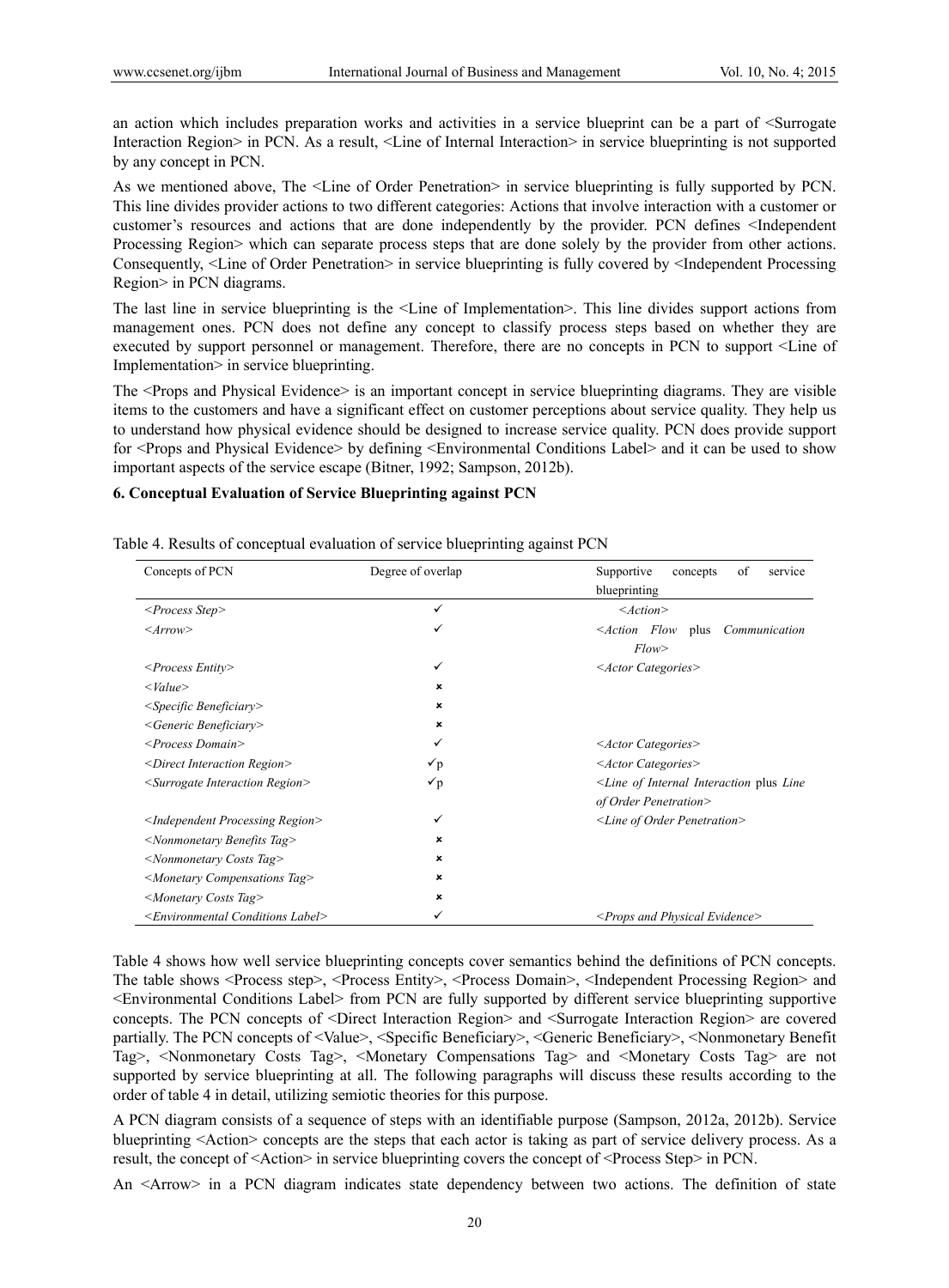dependency is not based on whether both actions are performed by one actor or two different actors. However, in service blueprinting <Action Flow> and <Communication Flow> concepts are defined based on the performer of an action. While an <Action Flow> presents the order of actions performed by an actor, <Communication Flow> connects two actions performed by two different actors. Consequently, <Action Flow plus Communication Flow> from service blueprinting are needed to cover the <Arrow> concept in PCN.

<Process Entity> concepts of PCN can be depicted in a service blueprinting diagram, using <Actor Categories>. Considering a <Process Entity> performs and makes decisions about a set of process steps in a service process (Sampson, 2012a, 2012b), an actor in a service blueprint also does the same and has control over a number of actions. In fact, a service blueprinting diagram not only depicts participant entities; but also it can divide each participant entity to different actors who are performing different parts of the process. Consequently, the <Actor Categories> concept of service blueprinting fully covers the <Process Entity> concept of PCN.

Recall from section 4, the <Value> concept is defined as "the satisfaction of process entity needs" (Sampson 2012a, p. 28). This is not defined in service blueprinting. Service blueprinting does not define needs and how they can be met. Thereby, service blueprinting does not support <Value> in PCN. <Generic Beneficiary> in PCN is defined as "An entity that participates in a process chain to have needs met by the specific competencies in the process chain" (Sampson 2012a, p. 28). For example, a customer who receives consultancy advice from a consultancy firm is a <Specific Beneficiary>. The PCN concept of <Specific Beneficiary> is defined as "An entity that participates in a process chain to acquire generic resources (money) to meet needs from other process chains" (Sampson 2012a, p. 28). Considering the above example, a consultancy firm is a <Generic Beneficiary>. Like <Value>, the PCN concepts of <Specific Beneficiary> and <Generic Beneficiary> cannot be covered by any concept from service blueprinting as there is no mechanism to identify what an entity in a service blueprint diagram expects to receive in order to meet its needs.

A <Process Domain> in PCN diagrams consists of parts of a process chain which a <Process Entity> has control over (Sampson, 2012a, 2012b). <Actor Categories> can play a similar role in a service blueprinting diagram. Each actor in a service blueprint is responsible for a set of actions which are performed by that actor. In fact, service blueprinting designers identify different actors in a firm to understand which action is done by which actor. This means that <Actor Categories> from service blueprinting supports <Process Domain> from PCN.

PCN defines three separate regions for a <Process Domain>: <Direct Interaction Region>, <Surrogate Interaction Region> and <Independent Processing Region>.<Direct interaction Region> consists of process steps that involve interaction between persons from one entity with persons from another entity. Service blueprinting covers a part of PCN <Direct Interaction Region> through actions executed by onstage employees. All actions carried out by onstage employees involve an interaction with customers. It is important to remember that customer actions are not just between customer and provider employees, a customer can work on a provider's resources (e.g., information, goods and technologies) or a customer can work on his/her own resources. In addition, backstage employees do not only execute actions including interaction with customers, but also work on some resources owned by customers. Therefore, <Actor Categories> from PCN partly supports <Direct Interaction Region> from service blueprinting.

<Surrogate Interaction Region> in PCN consists of process steps that incorporate interaction with nonhuman resources (e.g., Information or goods) of another participant entity. The <Line of Internal Interaction plus Line of Order Penetration> from service blueprinting partly covers <Surrogate Interaction Region> from PCN. An action between these two lines involves interaction with customers' resources.

The third defined region in PCN is the <Independent Processing Region>. <Independent Processing Region> includes process steps that do not involve interaction with the customer or the customer's resources. The <Line of Order Penetration> introduced by Fließ & Kleinaltenkamp (2004) in service blueprinting separates provider actions which involve interaction with customers or a customer's resources from the actions that are performed independently by the provider. In consequence, <Line of Order Penetration> from service blueprinting fully covers <Independent Processing Region> in PCN.

<Nonmonetary Benefits Tag>, <Nonmonetary Costs Tag>, <Monetary Compensations Tag> and <Monetary Costs Tag> are employed in PCN to identify <Value> propositions of <Specific Beneficiary> and <Generic Beneficiary>. Discussed in section 4, <Value> propositions are used to understand during which <process step> concepts <Value> realization occurs. Service blueprinting does not cover these four PCN concepts as it cannot identify the benefits and costs of an action for a participant entity.

The final row in table 4 is dedicated to the <Environmental Conditions Label>. Sampson (2012b) claims these labels are doing the same job as the <Props and Physical Evidence> concept in service blueprinting.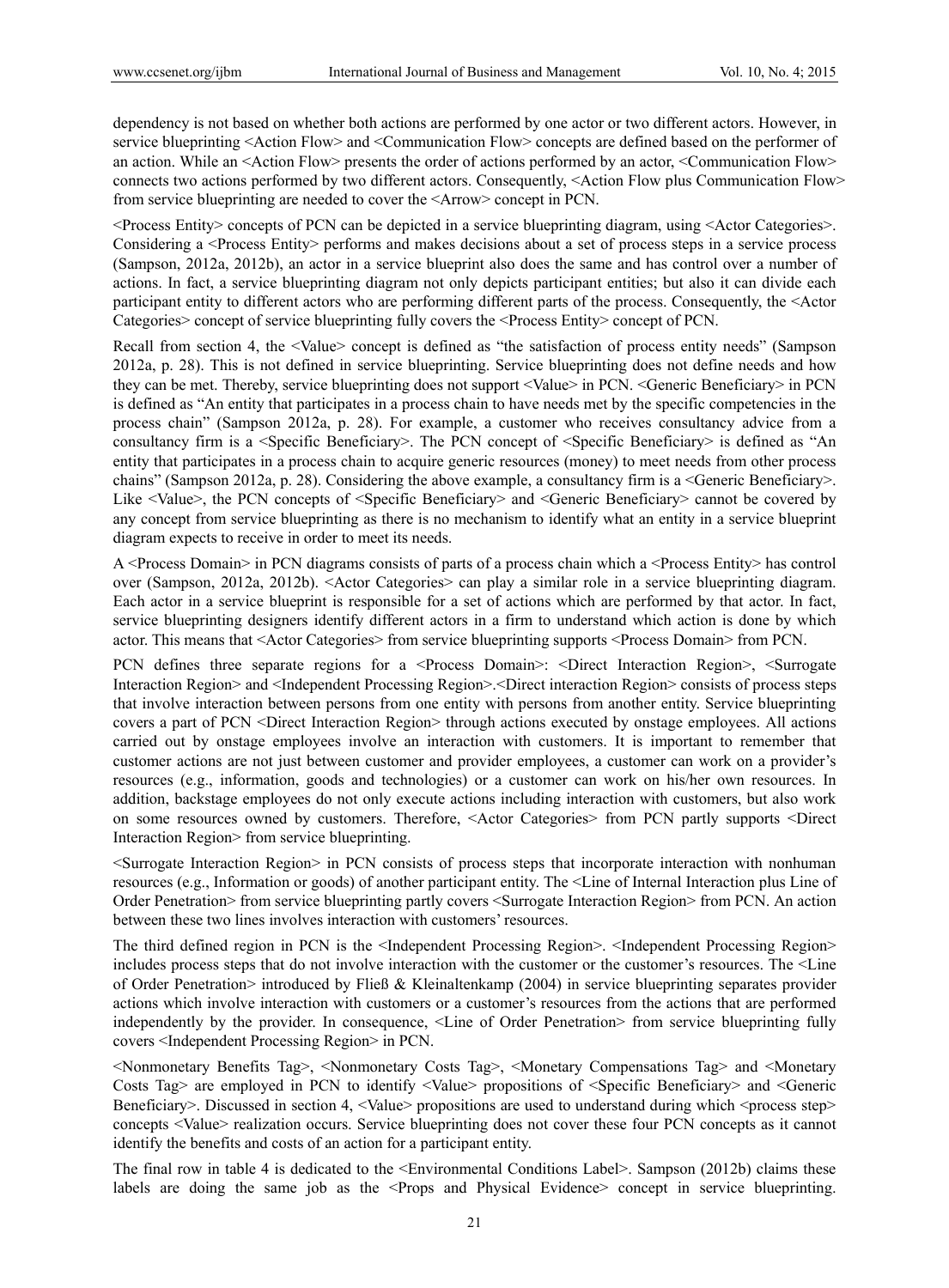Consequently, <Props and Physical Evidence> from service blueprinting fully covers <Environmental Conditions Label> from PCN. It is important to note that while <Environmental Conditions Label> work as labels on process steps in PCN, service blueprinting dedicates its first line from the top to <Props and Physical Evidence> indicating that it is an essential part of service blueprint diagrams.

#### **7. Findings**

First of all the conceptual evaluation of PCN against service blueprinting indicates that PCN <Process Step> fully supports <Action> in service blueprinting, PCN <Independent Processing Region> fully supports <Line of Order Penetration> in service blueprinting and PCN <Environmental Conditions Label> fully supports <Props and Physical Evidence> in service blueprinting. Moreover, the conceptual evaluation of service blueprinting against PCN shows service blueprinting <Action> fully supports <Process Step> in PCN, service blueprinting <Line of Order Penetration> fully supports <Independent Processing Region> in PCN and service blueprinting <Props and Physical Evidence> fully supports PCN <Environmental Conditions Label>. We know from research design section that if  $\langle bi' + ... + bj' \rangle$  fully covers  $\langle ai \rangle$ ,  $\ldots$ ,  $\langle aj \rangle$  and  $\langle ai + ... + aj \rangle$  fully covers  $\langle bi' \rangle$ ,  $\ldots$ ,  $\langle bj' \rangle$ , Then:  $\langle bi' + ... + bj' \rangle$  covers same semantic field as  $\langle ai + ... + aj \rangle$ . Therefore, we can conclude here that service blueprinting <Action> covers the same semantic field as <Process Step> in PCN, service blueprinting <Line of Order Penetration> covers the same semantic field as PCN, and <Independent Processing Region> and service blueprinting <Props and Physical Evidence> covers the same semantic field as PCN <Environmental Conditions Label>.

The comparison shows that these two process modeling formalisms categorize <Action> or <Process Step> concepts in two fundamentally different ways. Service blueprinting aims to show how a customer acts or interacts with a provider (<Line of Interaction>) and categorize the provider's actions based on their visibility to the customer (<Line of Visibility>), whether they are done by contact employees (self-service systems) or other parts of organization (<Line of Internal Interaction>), whether they are customer induced or independent of interacting with the customer (<Line of Order Penetration>), and what the management processes are (<Line of Implementation>).

In comparison, PCN defines customer <Process Domain> and provider <Process Domain>, divides the process steps in each <Process Domain> to three categories: the process steps involving customer interaction with provider employees (<Direct Interaction Region>), the process steps during which a participant entity is doing some job on the other participant entity's resources such as goods, information or technology, (<Surrogate Interaction Region>) and the process steps which are totally under the control of the customer or provider and are not interactive (<Independent Processing Region>).

The abovementioned difference in categorization of activities explains why <Process Entity> and <Process Domain> of PCN is completely covered by <Actor Categories> of service blueprinting. <Actor Categories> in service blueprinting includes customer actions and categorizes provider actions to different organizational roles. Customer and provider are defined each as a <Process Entity> in PCN and their process steps are categorized each as a <Process Domain>.

We know from the method section that if  $\langle bi' + ... + bj' \rangle$  fully covers  $\langle ai \rangle$ ,  $\langle aj \rangle$  and  $\langle ai + ... + aj \rangle$  partially covers at least one concept from  $\langle bi' \rangle$ , ...,  $\langle bi' \rangle$ , Then:  $\langle bi' + ... + bi' \rangle$  has a broader semantic field than  $\langle ai \rangle$ + …+ aj>. In this chapter, it is found that <Actor Categories> in service blueprinting fully covers <Process Entity> and <Process Domain> of PCN. In addition, we found that PCN <Process Entity plus Process Domain> partially covers service blueprinting <Actor Categories>. As a result, <Actor Categories> has a broader semantic field than <Process Entity plus Process Domain> in PCN.

Service blueprinting distinguishes the relationship between actions based on their actor. Service blueprinting identifies two different types of relationship: the relationship between actions performed by an actor (<Action Flow>) and the connections between actions performed by different actors (<Communication Flow>). In contrast, an <Arrow> in PCN indicates state dependency between actions.

Considering defined lines in service blueprinting, the <Line of Order Penetration> is the only line that is completely covered by PCN. Specifically, Fließ & Kleinaltenkamp (2004) improved traditional blueprinting by introducing the <Line of Order Penetration> to separate actions that are customer induced from customer independent ones. That is exactly the purpose of designing <Independent Process Region> in PCN. <Line of Interaction> from service blueprinting is partially covered by <Process Entity plus Process Domain> from PCN. The reason is that customer process steps in PCN can be identified using customer <Process Entity plus Process Domain>. However, it is not possible to identify frontline actions in PCN. Backstage employee actions in service blueprinting include invisible actions that are invisible to the customer plus other actions performed by contact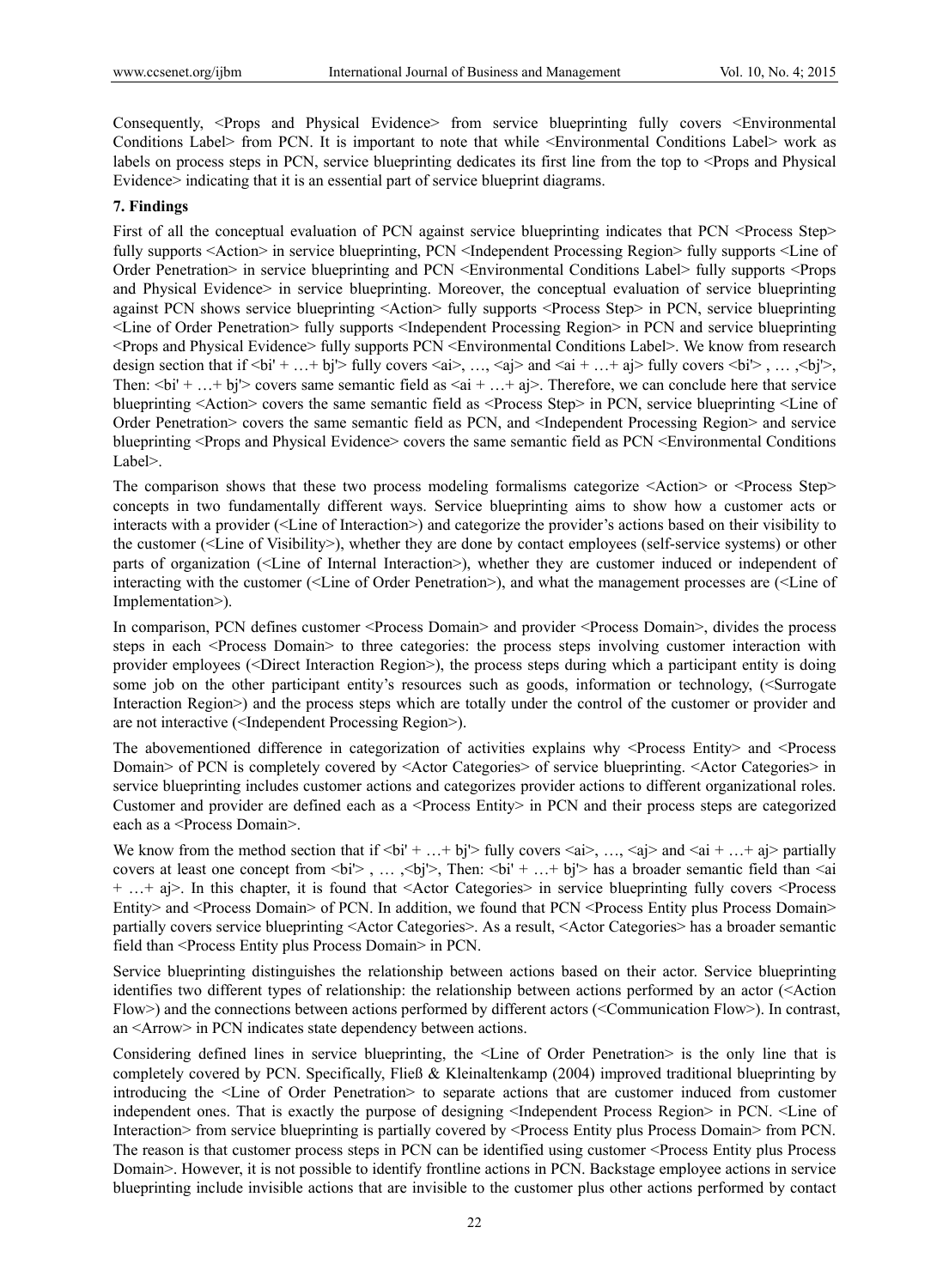employees (systems) to prepare something as part of a service delivery process (Bitner et al., 2008). Therefore, some of the backstage actions do not involve interaction with customers and cannot be a part of <Direct Interaction Region> in PCN. Our investigations suggest an ambiguity by service blueprinting in identifying backstage activities and support processes. We found that some preparation works can be a backstage action or support action. Consequently, a frontline action in service blueprinting can fall under both <Direct Interaction Region> and <Surrogate Interaction Region> in PCN. Other lines of service blueprinting are not covered by any concept from PCN.

PCN includes a series of concepts related to the motivation of each <Process Entity> to participate in a service delivery process and it can determine whether a process step incurs costs or has some benefits. These concepts are: <Value>, <Generic Beneficiary>, <Specific Beneficiary>, <Nonmonetary Benefits Tag>, <Nonmonetary Costs Tag>, <Monetary Compensations Tag> and <Monetary Costs Tag>. Service blueprinting does not define any of these concepts. In fact, PCN framework improved service blueprinting by introducing these concepts and helping service designers and operations managers to address issues related to the costs and benefits for each process step.

#### **8. Conclusion**

In conclusion, service blueprinting has a different view toward categorization of organizational activities in comparison with PCN. A service blueprinting designer identifies actions performed by a customer, and then categorizes the provider actions to different business roles which are all maintaining delivery of a service to a customer. In comparison, PCN categorizes process steps based on the nature of interaction. PCN firstly identifies all process steps by each participant entity in a service process. These process steps make up the <Process Domain> of that <Process Entity>. PCN defines three process regions to categorize process steps which fall under a <Process Domain> based on the interaction between participant entities in a service process: <Direct Interaction Region>, <Surrogate Interaction Region> and <Independent Processing Region>. Therefore, while service blueprinting categorizes actions based on business roles, PCN does not define any business roles and it focuses on the nature of interaction between entities. In addition, service blueprinting defines two different concepts to order and connect actions based on their performer actors. PCN only defines <Arrow> to connect process steps.

It is understood that both modeling formalisms are useful when the purpose of designers is to identify customer induced and customer independent activities, considering user experience. However, PCN provides a better insight about the nature of interaction between participant entities involved in a service process. Therefore, PCN can be employed for the application of managerial issues especially process efficiency, economies of scale, and customization. Having a series of concepts for identification of value propositions in PCN, enables PCN users to apply these managerial principles, repositioning a process step or a set of process steps in a service process while considering the costs and benefits for each process step.

# **9. Research limitation**

A limitation of this study is that we only compared the concepts theoretically based on the extracted definitions of concepts from the relevant literature. It would be appropriate to ask a number of practitioners and academicians how they define the concepts of these modeling formalisms. This could help to refine the definitions for each concept.

# **10. Future Work**

Future research can be dedicated to refining and understanding what the definition of each concept is from the viewpoint of both academicians and practitioners, and then refining definitions for further comparison. While we used in this research a revised version of the method of conceptual evaluation (Milton & Kazmierczak, 2004), it is appropriate to employ other possible methods to compare not only conceptually these three modeling formalisms, but also in some other aspects. A possible method could be the theory of ontological expressiveness of Wand and Weber (1990, 1993). This theory absorbed the attention of many academicians in recent years (e.g., Bowen et al., 2009; Burton-Jones & Meso 2006; Shanks et al., 2008). In particular, the theory of ontological expressiveness is used (e.g., Recker et al., 2009) to examine and compare representational characteristics (completeness and clarity) of a conceptual modeling grammar in information systems. It is possible to employ this method to compare the representational capabilities of the studied modeling formalisms.

It would be appropriate to ask practitioners to utilize these methods and study the results. For example, if practitioners were asked to map a blueprint to a PCN and then again to a blueprint (blueprint (v1) $\rightarrow$  PCN $\rightarrow$ blueprint (v2)) or map a PCN to a blueprint and then again to a PCN (PCN (v1) $\rightarrow$  blueprint  $\rightarrow$  PCN(v2)), how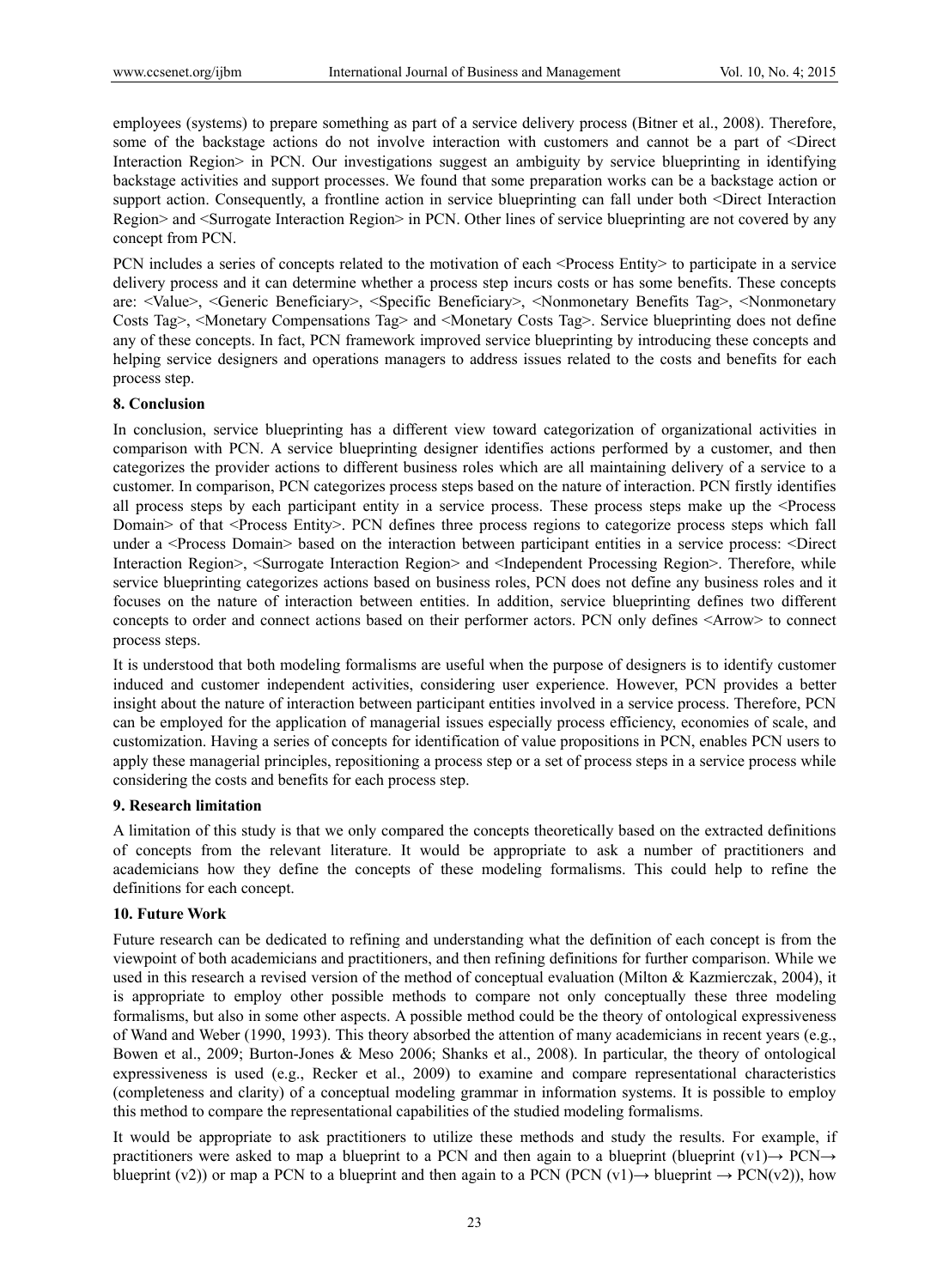would the ending results be compared and which mapping process would lose more information. We can also study how practitioners use/misuse these modeling formalisms: would practitioners reproduce the same model if they were to independently model a service using a given method; if not, what are the differences and similarities of the produced models.

#### **Acknowledgments**

The authors are grateful to Mr Christopher Kessaris for editing this paper.

#### **References**

- Bitner, M. J. (1992). Servicescapes: The impact of physical sorroundings on cutomers and employees. *Journal of Marketing, 56*(2), 57-71.
- Bitner, M. J., Ostrom, A. L., & Morgan, F. N. (2008). Service blueprinting: A practical technique for service innovation. *California Management Review, 50*(3), 66-94.
- Bowen, P. L., Farrell, R. A. O., & Rohde, F. H. (2009). An empirical investigation of end-user query development: The effects of improved model expressiveness vs. complexity. *Information Systems Research, 20*(4), 565-584.
- Burton-Jones, A., & Meso, P. N. (2006). Conceptualizing systems for understanding: An empirical test of decomposition principles in object-oriented analysis. *Information Systems Research, 17*(1), 38-60.
- Calabrese, A., & Corbò, M. (2014). Design and blueprinting for total quality management implementation in service organisations. *Total Quality Management & Business Excellence,* (ahead-of-print), 1-14. http://dx.doi.org/10.1080/14783363.2014.881970
- Chesbrough, H., & Spohrer, J. (2006). A research manifesto for services science. *Communications of the ACM, 49*(7), 35-40.
- Fließ, S., & Kleinaltenkamp, M. (2004). Blueprinting the service company. Journal of Business Research, 57(4), 392-404. http://dx.doi.org/10.1016/S0148-2963(02)00273-4
- Glushko, R. J., & Tabas, L. (2009). Designing service systems by bridging the "front stage" and "back stage". *Information Systems and E-Business Management, 7*(4), 407-427. http://dx.doi.org/10.1007/s10257-008-0106-0
- Hara, T., & Arai, T. (2011). Simulation of product lead time in design customization service for better customer satisfaction. *CIRP Annals-Manufacturing Technology, 60*(1), 179-182. http://dx.doi.org/10.1016/j.cirp.2011.03.092
- Kazemzadeh, Y., Milton, S. K., & Johnson, L. W. (in press-a). Service blueprinting and business process modeling notation (BPMN): a conceptual comparison. *Asian Social Science*.
- Kazemzadeh, Y., Milton, S. K., & Johnson, L. W. (in press-b). A conceptual comparison of service blueprinting and business process modeling notation (BPMN). *Asian Social Science*.
- Kazemzadeh, Y., Milton, S. K., & Johnson, L. W. (2015). Process chain Network (PCN) and business process modeling notation (BPMN): a comparison of concepts. *Journal of Management and Strategy, 6*(1), 88-99. http://dx.doi.org/10.5430/jms.v6n1p88
- Kazemzadeh, Y., Milton, S. K., & Johnson, L. W. (in press-b). Service blueprinting and process-chain-network (PCN): an ontological comparison. *International Journal of Qualitative Research in Services*.
- McKenna, C. D. (2000). *The world's newest profession: Management consulting in the twentieth century*. Cambridge University Press.
- Milton, S. K., & Johnson, L. W. (2012). Service blueprinting and BPMN: A comparison. *Managing Service Quality, 22*(6), 606-621. http://dx.doi.org/10.1108/09604521211287570
- Milton, S. K., & Kazmierczak, E. (2004). An ontology of data modelling languages. *Journal of Database Management, 15*(2), 19-38.
- Ostrom, A. L., Bitner, M. J., Brown, S. W., Burkhard, K. A., Goul, M., Smith-Daniels, V., Demirkan, H., & Rabinovich, E. (2010). Moving forward and making a difference: Research priorities for the science of service. *Journal of Service Research, 13*(1), 4-36. http://dx.doi.org/10.1177/1094670509357611
- Rai, A., & Sambamurthy, V. (2006). The growth of interest in services management: Opportunities for information systems scholars. *Information Systems Research, 17*(4), 327-331. http://dx.doi.org/10.1287/isre.1060.0108